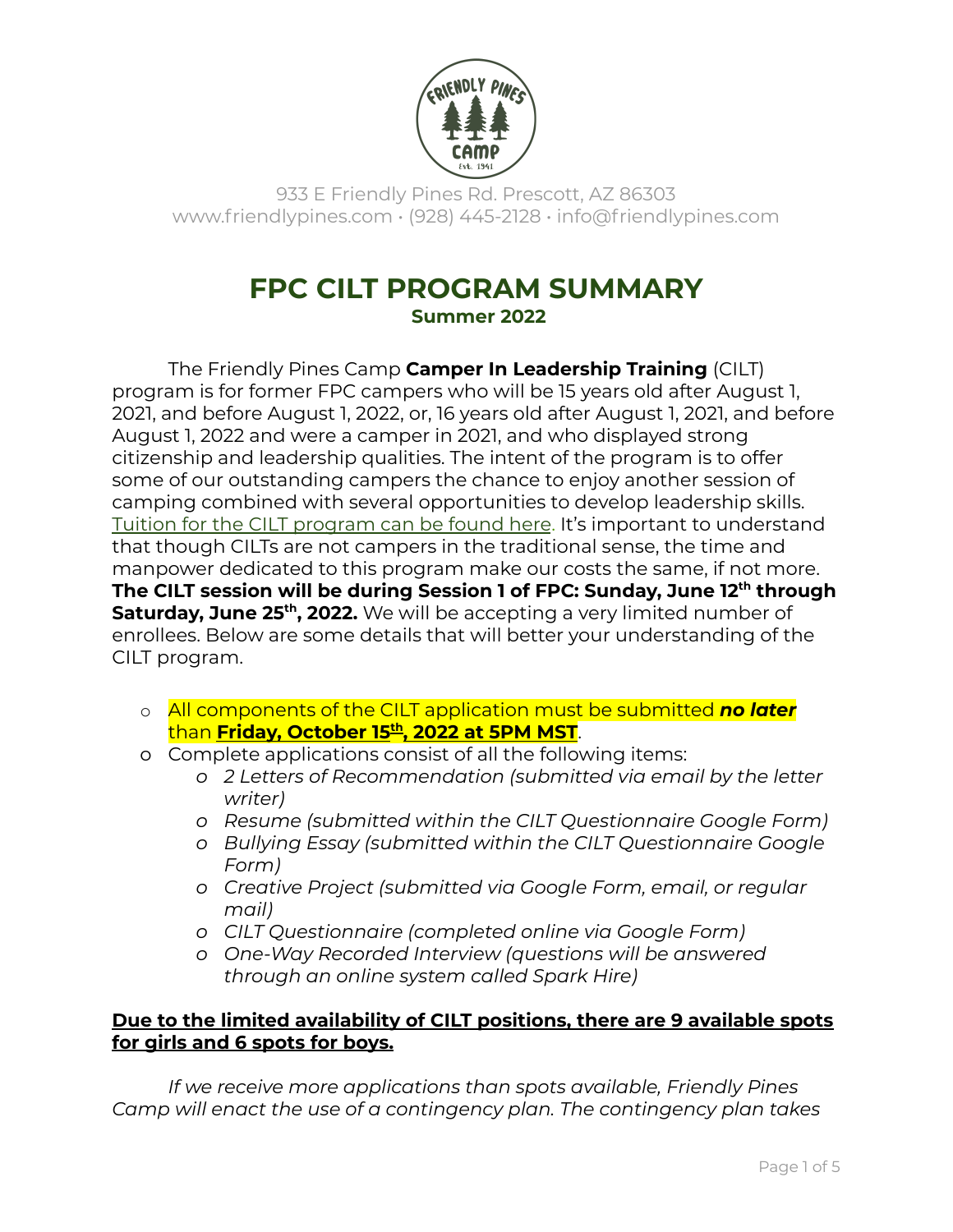*into account the order in which completed applications were received, as well as the number of years the camper has attended Friendly Pines Summer Camp.*

*If we are drastically inundated with applicants, it is a possibility for us to open 1 more week of the CILT program earlier in the summer*.

Each component of the application is listed below. The descriptions below will better your understanding of what constitutes as acceptable for each component. **Below each component is green text that will direct you to where to find the document or link, as well as how to submit that component.**

1. 2 Letters of Recommendation: Letters of Recommendation can come from an employer, teacher, or coach. Recommendation from a family friend, parent, or sibling will not be accepted. We recommend the Letters of Recommendation should be one of the first areas of the application an applicant works on. As you rely on another person to send this in, it is in your best interest to give yourself the full length of the application period as a buffer.

> *Direct your letter writers to email their letters to: [adam@friendlypines.com](mailto:adam@friendlypines.com)*

2. **Résumé:** We feel the resume is a very important component of your application. We understand that someone at the age of 15 may not have true work experience, but we think it is good practice to create a resume with the experience you do have. Within the resume, we would like to see a Chronological Resume Format. Within this format, we are looking for experience(s) that shows the following: Leadership Experience, Responsibility, Extracurricular Activity, and Child Care. For example, this could mean showing you have some leadership experience based in an after school extracurricular activity like a club or sport team.

*Resume will be submitted with the CILT Questionnaire.*

### 3. **Bullying Essay:**

*Find the essay prompt at the following link:* [https://drive.google.com/file/d/1UGT0n6Y5PmqyrDQ7WkaYIPuGPi](https://drive.google.com/file/d/1UGT0n6Y5PmqyrDQ7WkaYIPuGPiVUU4ML/view?usp=sharing) [VUU4ML/view?usp=sharing](https://drive.google.com/file/d/1UGT0n6Y5PmqyrDQ7WkaYIPuGPiVUU4ML/view?usp=sharing)

*Bullying Essay will be submitted with the CILT Questionnaire.*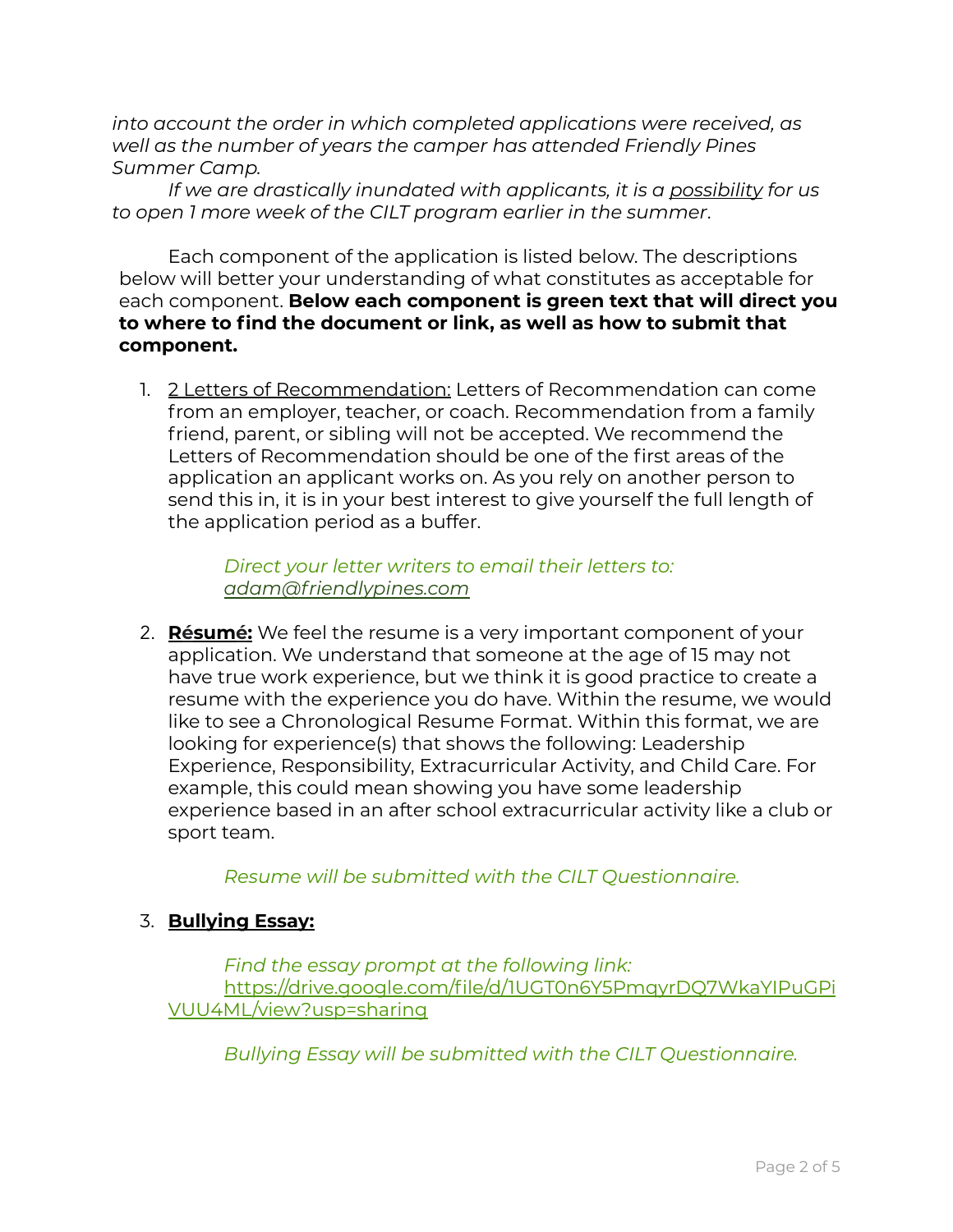4. **Creative Project:** This part of the application is where we ask you to play on your strengths. The creative portion of the application can be a short film, graphic design, a poem, a song, drawing or a painting, or a short story. Whatever you decided to create should answer the question: **"How does Camp leave its mark after the Summer has concluded?"**

### *Creative Project will be submitted with the CILT Questionnaire*

- 5. **CILT Questionnaire:** Several components of the application process are contained within this google form, such as the resume upload, contact info, bullying essay, creative project, and CILT Agreement.
	- The CILT agreement states you will abide by the expectations camp has of CILTs. Signing this agreement informs us that you understand that being a CILT is not just coming back as a camper per se, but that you will have more responsibility and will put the effort into staying focused on these responsibilities.

*Fill out the form at the following link: https:/ [forms.gle/FU4EhBbaNvbiyzkK8](https://forms.gle/FU4EhBbaNvbiyzkK8)*

6. **Online Recorded One-Way Interview:** The Online Recorded Interview Questions will ask you questions that will require you to record yourself answering them. The process of using the questions is to help the application practice the scenario of a real interview. During this part of the application, responses to the questions should be taken seriously and show you have put thought into your answer. The recorded interview consists of 6 questions, and should take 15-20 min to complete.

> *Record your one-way interview at the following link: https:/ [hire.li/3ccf04b](https://hire.li/3ccf04b)*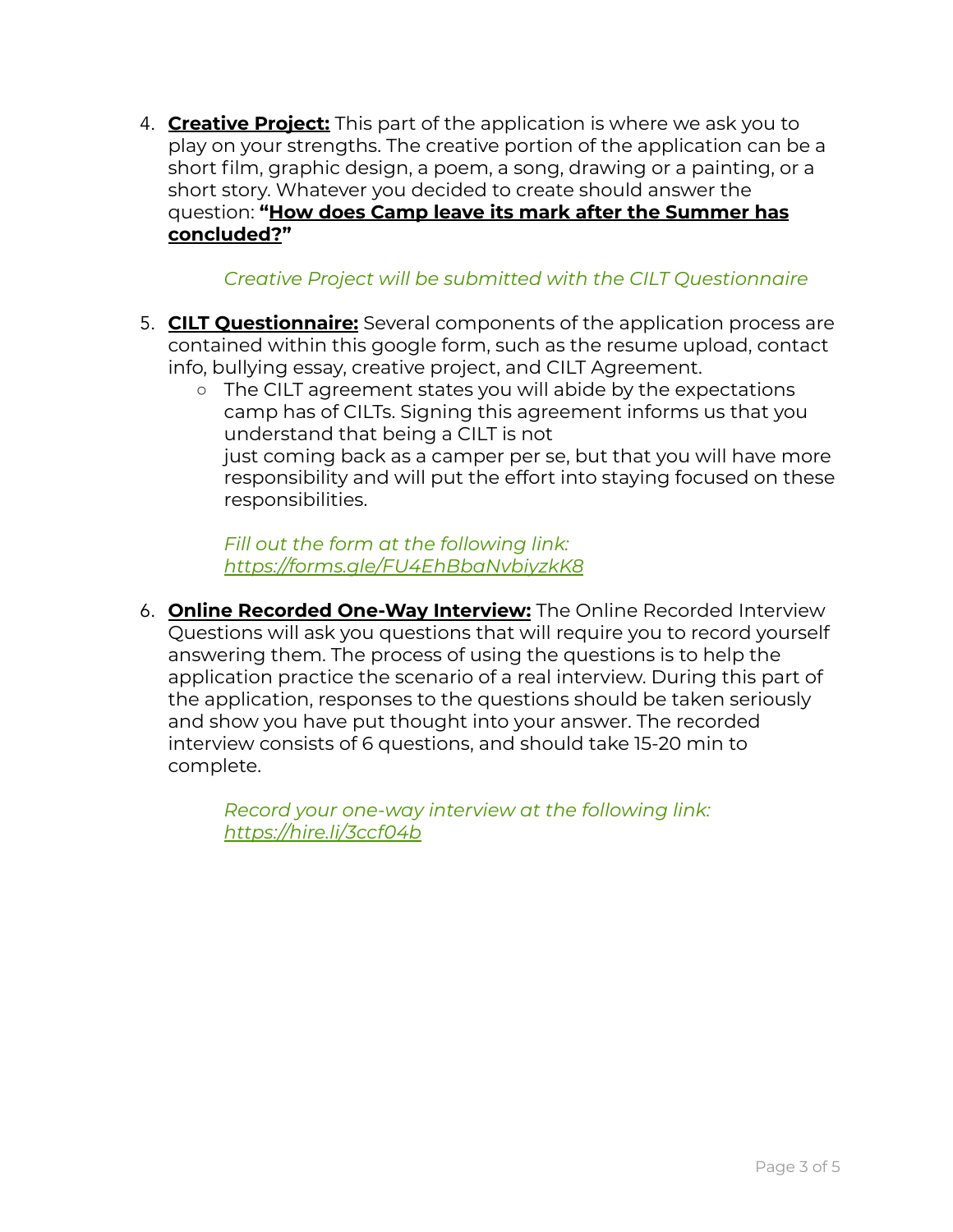## **MORE INFORMATION ABOUT THE PROGRAM**

- 1. If selected, Adam Esposito, Program Director will set up a time to call the CILT and discuss the expectations more fully and obtain a verbal commitment from the camper to the CILT program.
- 2. After you have been accepted into the CILT program, you will be manually enrolled into our system by a Friendly Pines Camp Staff Member.
- 3. To ensure a quality experience and careful supervision, the CILTs and the CILT program will be supervised by an adult staff member (possibly two) who will work closely with the Friendly Pines administrative staff.
- 4. CILTs will live in a cabin of younger campers and their counselor. The CILTs will be given opportunities to help with the kids in the cabin, but will do so under the watchful eye and careful direction of the counselor.
- 5. CILTs will have a schedule of activities just as they have in the past, but we will give them the opportunity to participate in certain activities twice, particularly if it is an activity in which they wish to develop instructional/leadership skills.
- 6. Every day, the CILTs will all meet with the CILT supervisor(s) during one of the activity periods for leadership training.
- 7. During AM & PM free time, and possibly during siesta, CILTs may be assigned tasks such as helping groups prepare for an overnight, prepping for the evening activity, prepping for a special day, etc. If not assisting with a special task, the CILTs will spend free time with their cabin group.
- 8. CILTs will be given time to socialize in the evening. This will occur once a quiet cabin has been turned over to the night duty counselor AND after 9PM. CILTs will be dismissed from the Dining Lodge at 9:50 pm for prompt lights out in their cabin at 9:55 pm. This opportunity is a PRIVILEGE, and as a result of good or bad behavior as a CILT group, the CILT socialization time may be adjusted to the judgement of the Program Staff and/or CILT Leaders.
- 9. The CILTs will be given special projects such as organizing and running an evening activity or a service project to complete during their session. They will also be encouraged to help lead songs at meal times.
- 10.CILTs will be held to the highest standards of effort, participation, and behavior. Because they will serve as important role models to the younger campers, we will **not** accept **anything less** than the **most responsible** participants.
- 11.The CILTs' performance will be evaluated by their CILT supervisor(s) at the end of the session. This evaluation, along with input from other counselors and administrative staff, will play a large part on whether or not a CILT will be invited to participate in the Counselor in Training (CIT) program for the following summer.